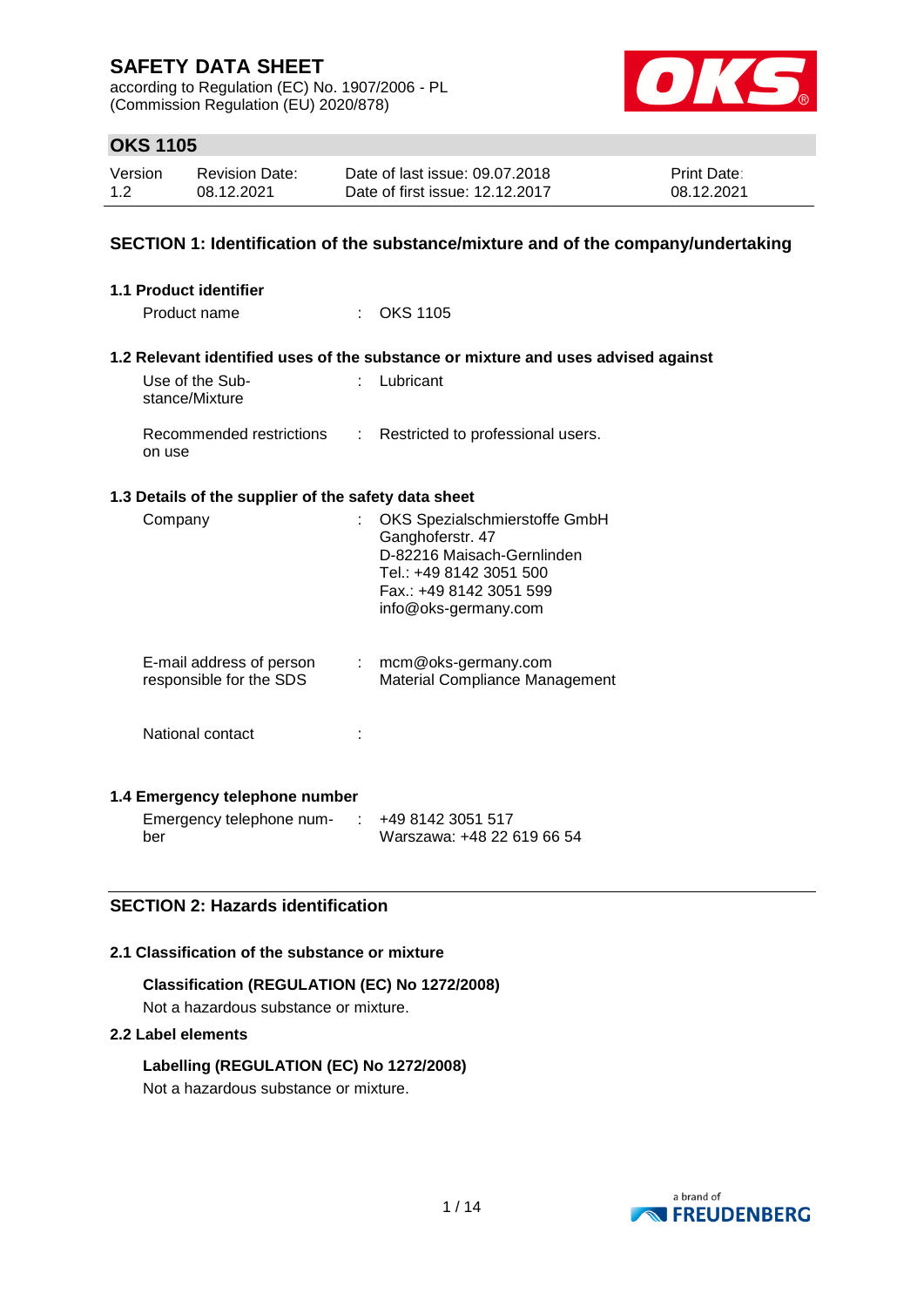according to Regulation (EC) No. 1907/2006 - PL (Commission Regulation (EU) 2020/878)



# **OKS 1105**

| Version | <b>Revision Date:</b> | Date of last issue: 09.07.2018  | <b>Print Date:</b> |
|---------|-----------------------|---------------------------------|--------------------|
| 1.2     | 08.12.2021            | Date of first issue: 12.12.2017 | 08.12.2021         |

#### **2.3 Other hazards**

This substance/mixture contains no components considered to be either persistent, bioaccumulative and toxic (PBT), or very persistent and very bioaccumulative (vPvB) at levels of 0.1% or higher.

Ecological information: The substance/mixture does not contain components considered to have endocrine disrupting properties according to REACH Article 57(f) or Commission Delegated regulation (EU) 2017/2100 or Commission Regulation (EU) 2018/605 at levels of 0.1% or higher.

Toxicological information: The substance/mixture does not contain components considered to have endocrine disrupting properties according to REACH Article 57(f) or Commission Delegated regulation (EU) 2017/2100 or Commission Regulation (EU) 2018/605 at levels of 0.1% or higher.

# **SECTION 3: Composition/information on ingredients**

#### **3.2 Mixtures**

| Chemical nature                     | silicone oil<br>Thickening agent |
|-------------------------------------|----------------------------------|
| <b>Components</b><br><b>Remarks</b> | : No hazardous ingredients       |

# **SECTION 4: First aid measures**

| 4.1 Description of first aid measures |                                                                                                                                                                                                      |
|---------------------------------------|------------------------------------------------------------------------------------------------------------------------------------------------------------------------------------------------------|
| If inhaled<br>÷                       | Remove person to fresh air. If signs/symptoms continue, get<br>medical attention.<br>Keep patient warm and at rest.<br>If breathing is irregular or stopped, administer artificial respira-<br>tion. |
| In case of skin contact               | Remove contaminated clothing. If irritation develops, get med-<br>ical attention.<br>Wash off with soap and water.                                                                                   |
| In case of eye contact                | Rinse immediately with plenty of water, also under the eyelids,<br>for at least 10 minutes.<br>If eye irritation persists, consult a specialist.                                                     |
| If swallowed                          | Move the victim to fresh air.<br>Do not induce vomiting without medical advice.                                                                                                                      |

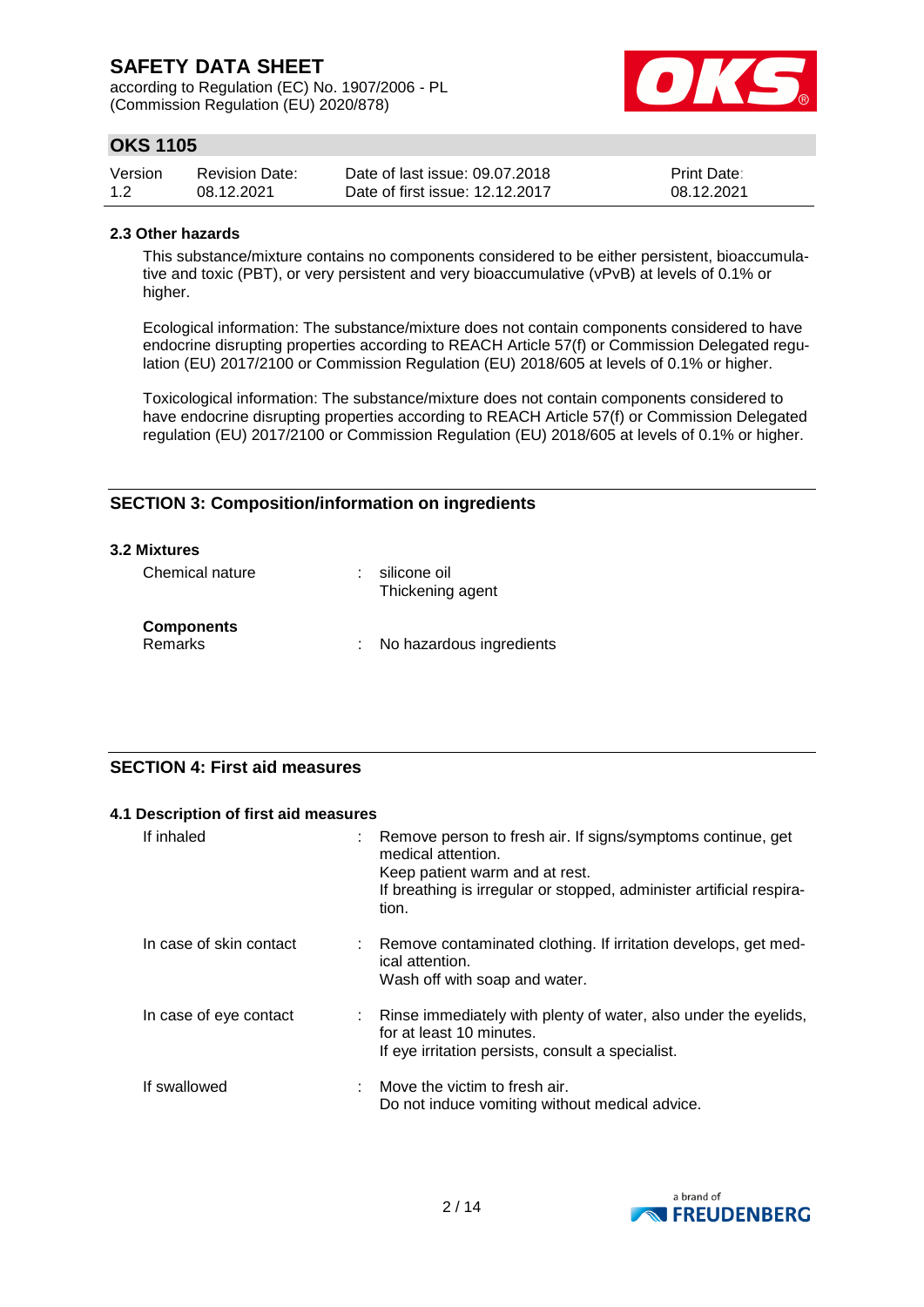according to Regulation (EC) No. 1907/2006 - PL (Commission Regulation (EU) 2020/878)



# **OKS 1105**

| Version | Revision Date: | Date of last issue: 09.07.2018  | <b>Print Date:</b> |
|---------|----------------|---------------------------------|--------------------|
| 1.2     | 08.12.2021     | Date of first issue: 12.12.2017 | 08.12.2021         |

#### **4.2 Most important symptoms and effects, both acute and delayed**

| Symptoms | No information available. |
|----------|---------------------------|
|          |                           |

Risks : None known.

# **4.3 Indication of any immediate medical attention and special treatment needed**

Treatment : No information available.

# **SECTION 5: Firefighting measures**

#### **5.1 Extinguishing media**

| Suitable extinguishing media      | Use water spray, alcohol-resistant foam, dry chemical or car-<br>bon dioxide. |
|-----------------------------------|-------------------------------------------------------------------------------|
| Unsuitable extinguishing<br>media | : High volume water jet                                                       |

## **5.2 Special hazards arising from the substance or mixture**

|      | Hazardous combustion prod- : Carbon oxides |              |
|------|--------------------------------------------|--------------|
| ucts |                                            | Metal oxides |

## **5.3 Advice for firefighters**

| Special protective equipment<br>for firefighters |  | In the event of fire, wear self-contained breathing apparatus.<br>Use personal protective equipment. Exposure to decomposi-<br>tion products may be a hazard to health. |  |
|--------------------------------------------------|--|-------------------------------------------------------------------------------------------------------------------------------------------------------------------------|--|
| Further information                              |  | : Standard procedure for chemical fires.                                                                                                                                |  |

# **SECTION 6: Accidental release measures**

## **6.1 Personal precautions, protective equipment and emergency procedures**

| Personal precautions                 | : Evacuate personnel to safe areas.<br>Use the indicated respiratory protection if the occupational<br>exposure limit is exceeded and/or in case of product release<br>(dust).<br>Avoid breathing dust.<br>Refer to protective measures listed in sections 7 and 8. |
|--------------------------------------|---------------------------------------------------------------------------------------------------------------------------------------------------------------------------------------------------------------------------------------------------------------------|
| <b>6.2 Environmental precautions</b> |                                                                                                                                                                                                                                                                     |

Environmental precautions : Try to prevent the material from entering drains or water courses. Local authorities should be advised if significant spillages cannot be contained.

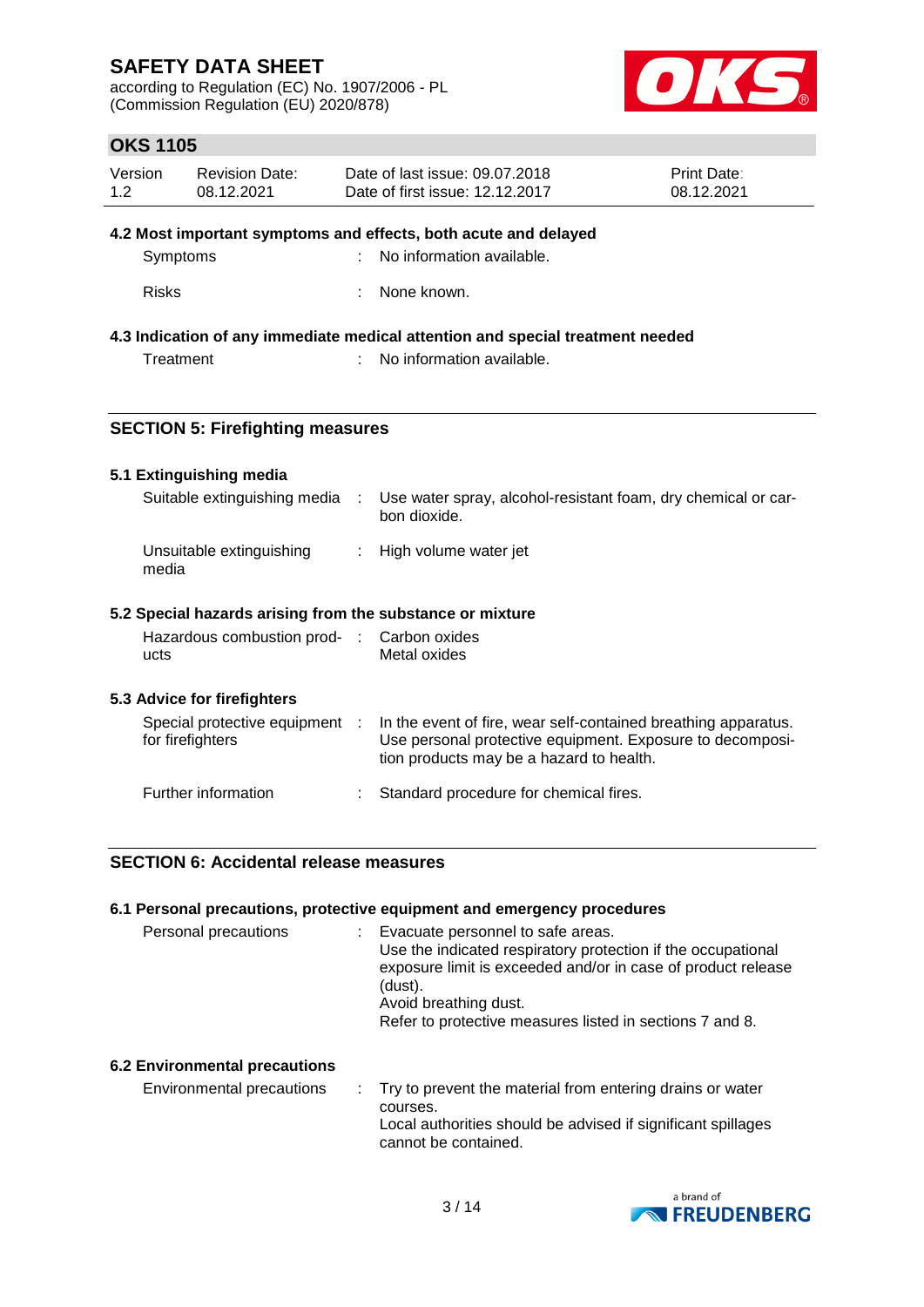according to Regulation (EC) No. 1907/2006 - PL (Commission Regulation (EU) 2020/878)



# **OKS 1105**

| Version | <b>Revision Date:</b> | Date of last issue: 09.07.2018  | <b>Print Date:</b> |
|---------|-----------------------|---------------------------------|--------------------|
| 1.2     | 08.12.2021            | Date of first issue: 12.12.2017 | 08.12.2021         |

## **6.3 Methods and material for containment and cleaning up**

Methods for cleaning up : Clean up promptly by sweeping or vacuum. Keep in suitable, closed containers for disposal.

## **6.4 Reference to other sections**

For personal protection see section 8.

## **SECTION 7: Handling and storage**

## **7.1 Precautions for safe handling**

| Advice on safe handling                                          |    | : For personal protection see section 8.<br>Smoking, eating and drinking should be prohibited in the ap-<br>plication area.<br>Wash hands and face before breaks and immediately after<br>handling the product.                                                                                                                |
|------------------------------------------------------------------|----|--------------------------------------------------------------------------------------------------------------------------------------------------------------------------------------------------------------------------------------------------------------------------------------------------------------------------------|
| Hygiene measures                                                 |    | : Wash face, hands and any exposed skin thoroughly after<br>handling.                                                                                                                                                                                                                                                          |
| 7.2 Conditions for safe storage, including any incompatibilities |    |                                                                                                                                                                                                                                                                                                                                |
| Requirements for storage<br>areas and containers                 | t. | Store in original container. Keep container closed when not in<br>use. Keep in a dry, cool and well-ventilated place. Containers<br>which are opened must be carefully resealed and kept upright<br>to prevent leakage. Store in accordance with the particular<br>national regulations. Keep in properly labelled containers. |
| 7.3 Specific end use(s)                                          |    |                                                                                                                                                                                                                                                                                                                                |

Specific use(s)  $\qquad \qquad$ : Specific instructions for handling, not required.

## **SECTION 8: Exposure controls/personal protection**

#### **8.1 Control parameters**

Contains no substances with occupational exposure limit values.

## **Derived No Effect Level (DNEL) according to Regulation (EC) No. 1907/2006:**

| Substance name  | End Use | Exposure routes | Potential health ef-<br>tects | Value   |
|-----------------|---------|-----------------|-------------------------------|---------|
| silicon dioxide | Workers | Inhalation      |                               | 4 ma/m3 |

#### **8.2 Exposure controls**

#### **Engineering measures**

It is recommended that all dust control equipment such as local exhaust ventilation and material transport systems involved in handling of this product contain explosion relief vents or an explosion suppression system or an oxygen deficient environment.

#### **Personal protective equipment**

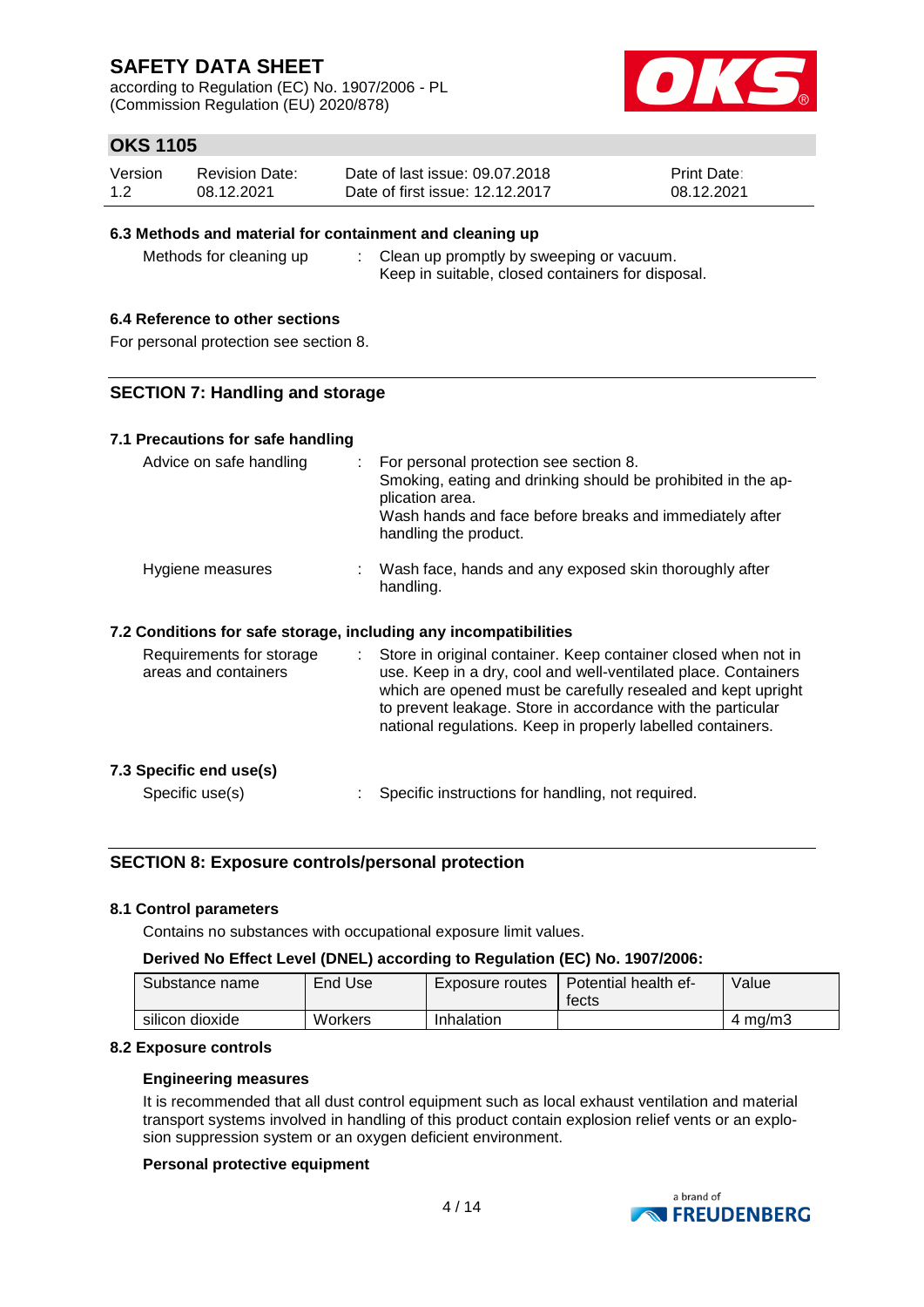according to Regulation (EC) No. 1907/2006 - PL (Commission Regulation (EU) 2020/878)



# **OKS 1105**

| Version<br>1.2 | <b>Revision Date:</b><br>08.12.2021                                   | Date of last issue: 09.07.2018<br>Date of first issue: 12.12.2017                                                                                                                                                                                                                                                                                                            | Print Date:<br>08.12.2021 |
|----------------|-----------------------------------------------------------------------|------------------------------------------------------------------------------------------------------------------------------------------------------------------------------------------------------------------------------------------------------------------------------------------------------------------------------------------------------------------------------|---------------------------|
|                | Eye protection                                                        | Safety glasses with side-shields                                                                                                                                                                                                                                                                                                                                             |                           |
|                | Hand protection<br>Material<br>Break through time<br>Protective index | butyl-rubber<br>$> 10$ min<br>Class 1                                                                                                                                                                                                                                                                                                                                        |                           |
|                | Remarks                                                               | For prolonged or repeated contact use protective gloves. The<br>break through time depends amongst other things on the<br>material, the thickness and the type of glove and therefore<br>has to be measured for each case.<br>The selected protective gloves have to satisfy the specifica-<br>tions of Regulation (EU) 2016/425 and the standard EN 374<br>derived from it. |                           |
|                | Respiratory protection                                                | Not required; except in case of aerosol formation.                                                                                                                                                                                                                                                                                                                           |                           |
|                | Filter type                                                           | Filter type P                                                                                                                                                                                                                                                                                                                                                                |                           |
|                | Protective measures                                                   | The type of protective equipment must be selected according<br>to the concentration and amount of the dangerous substance<br>at the specific workplace.<br>Choose body protection in relation to its type, to the concen-<br>tration and amount of dangerous substances, and to the spe-<br>cific work-place.                                                                |                           |

# **SECTION 9: Physical and chemical properties**

# **9.1 Information on basic physical and chemical properties**

|                                 | solid                                             |
|---------------------------------|---------------------------------------------------|
|                                 | white                                             |
|                                 | odourless                                         |
|                                 | No data available                                 |
|                                 |                                                   |
|                                 | No data available                                 |
| <b>.</b>                        | No data available                                 |
| t.                              | <b>Combustible Solids</b>                         |
| Upper explosion limit / Upper : | No data available                                 |
|                                 | Lower explosion limit / Lower : No data available |
|                                 |                                                   |

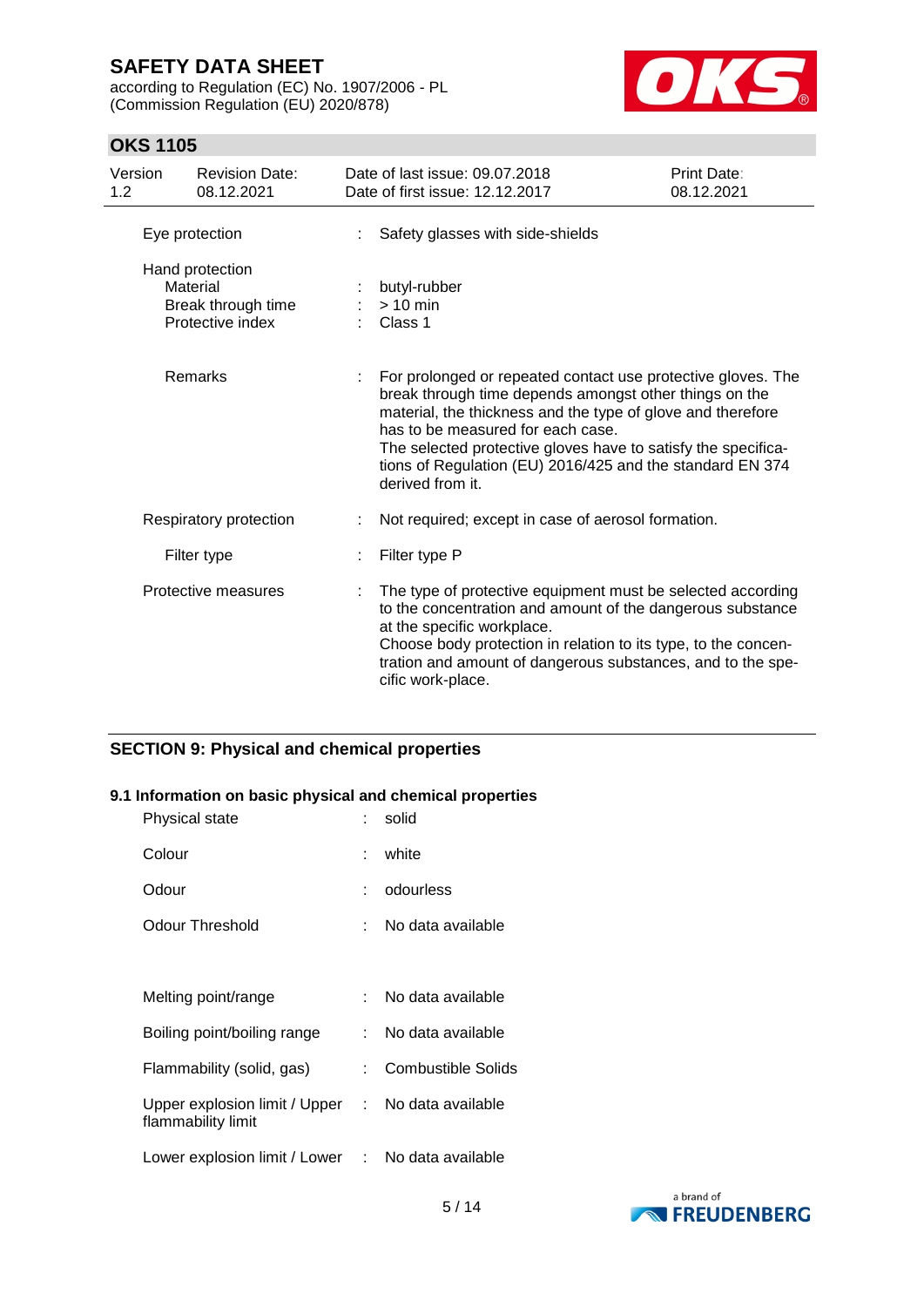according to Regulation (EC) No. 1907/2006 - PL (Commission Regulation (EU) 2020/878)



# **OKS 1105**

| 1.2 | Version             | <b>Revision Date:</b><br>08.12.2021                 |   | Date of last issue: 09.07.2018<br>Print Date:<br>Date of first issue: 12.12.2017<br>08.12.2021 |  |
|-----|---------------------|-----------------------------------------------------|---|------------------------------------------------------------------------------------------------|--|
|     |                     | flammability limit                                  |   |                                                                                                |  |
|     | Flash point         |                                                     |   | Not applicable                                                                                 |  |
|     |                     | Auto-ignition temperature                           |   | No data available                                                                              |  |
|     | ture                | Decomposition temperature<br>Decomposition tempera- | ÷ | No data available                                                                              |  |
|     | pH                  |                                                     |   | Not applicable<br>substance/mixture is non-soluble (in water)                                  |  |
|     | Viscosity           | Viscosity, dynamic                                  |   | No data available                                                                              |  |
|     |                     | Viscosity, kinematic                                | ÷ | Not applicable                                                                                 |  |
|     |                     | Solubility(ies)<br>Water solubility                 | ÷ | insoluble                                                                                      |  |
|     |                     | Solubility in other solvents                        | ÷ | No data available                                                                              |  |
|     |                     | Partition coefficient: n-<br>octanol/water          |   | No data available                                                                              |  |
|     |                     | Vapour pressure                                     |   | < 0,001 hPa (20 °C)                                                                            |  |
|     |                     | Relative density                                    | ÷ | 1,0517 (20 °C)<br>Reference substance: Water<br>The value is calculated                        |  |
|     | Density             |                                                     |   | 1,05 g/cm3<br>(20 °C)                                                                          |  |
|     | <b>Bulk density</b> |                                                     |   | No data available                                                                              |  |
|     |                     | Relative vapour density                             |   | No data available                                                                              |  |
|     |                     | 9.2 Other information                               |   |                                                                                                |  |
|     | Explosives          |                                                     |   | Not explosive                                                                                  |  |
|     |                     | Oxidizing properties                                |   | No data available                                                                              |  |
|     | Self-ignition       |                                                     |   | No data available                                                                              |  |
|     |                     | Metal corrosion rate                                |   | Not corrosive to metals                                                                        |  |
|     |                     | Evaporation rate                                    |   | No data available                                                                              |  |

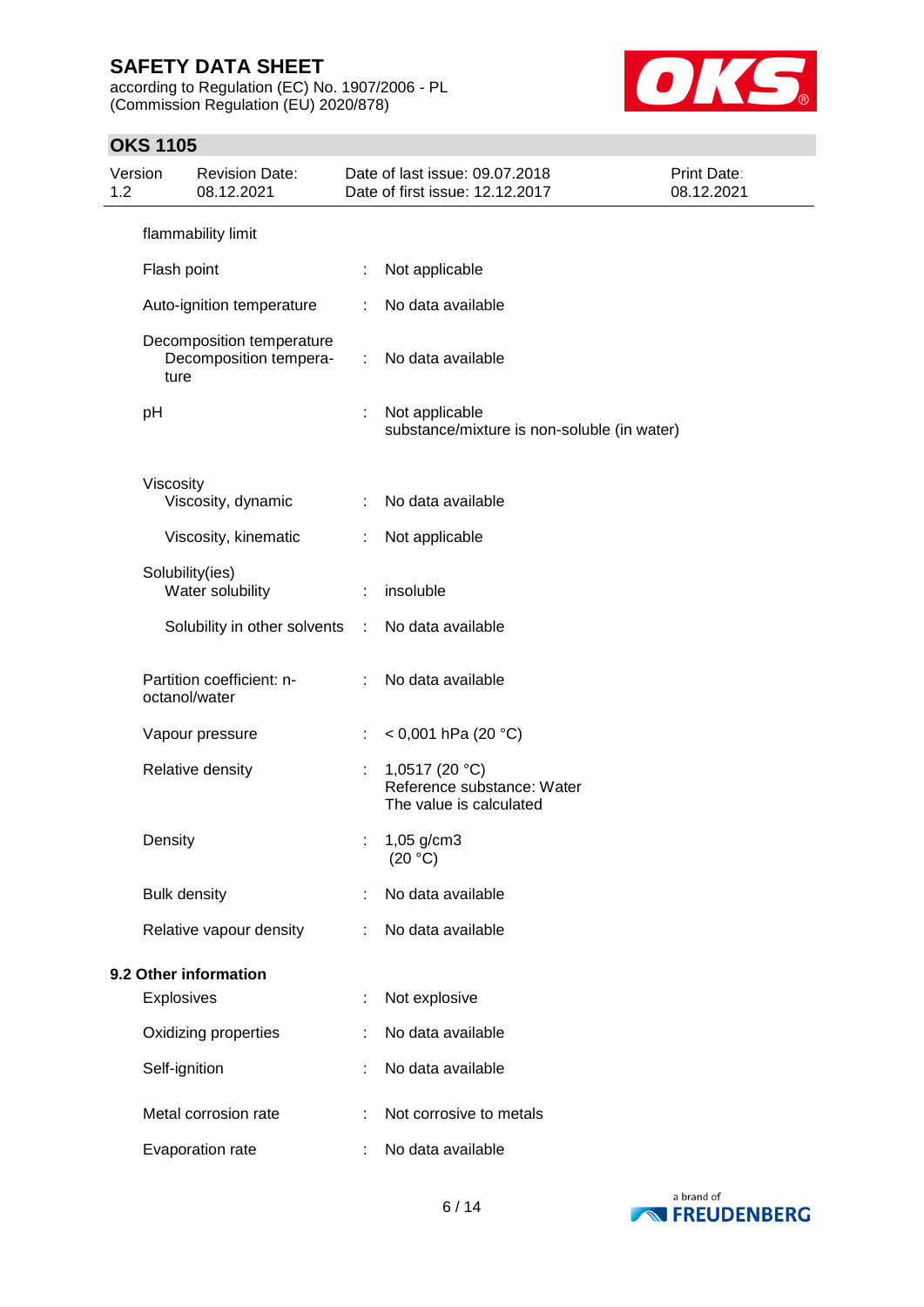according to Regulation (EC) No. 1907/2006 - PL (Commission Regulation (EU) 2020/878)



# **OKS 1105**

| Version | <b>Revision Date:</b> | Date of last issue: 09.07.2018  | <b>Print Date:</b> |
|---------|-----------------------|---------------------------------|--------------------|
| 1.2     | 08.12.2021            | Date of first issue: 12.12.2017 | 08.12.2021         |
|         |                       |                                 |                    |

Sublimation point : No data available

# **SECTION 10: Stability and reactivity**

## **10.1 Reactivity**

No hazards to be specially mentioned.

## **10.2 Chemical stability**

Stable under normal conditions.

## **10.3 Possibility of hazardous reactions**

| Hazardous reactions |  | No dangerous reaction known under conditions of normal use. |
|---------------------|--|-------------------------------------------------------------|
|---------------------|--|-------------------------------------------------------------|

## **10.4 Conditions to avoid**

Conditions to avoid : No conditions to be specially mentioned.

## **10.5 Incompatible materials**

Materials to avoid : No materials to be especially mentioned.

## **10.6 Hazardous decomposition products**

Hazardous decomposition  $\qquad : \qquad$  >150 °C small quantities of formaldehyde may be formed. products

# **SECTION 11: Toxicological information**

## **11.1 Information on hazard classes as defined in Regulation (EC) No 1272/2008**

| <b>Acute toxicity</b>             |                                               |
|-----------------------------------|-----------------------------------------------|
| <b>Product:</b>                   |                                               |
| Acute oral toxicity               | Remarks: This information is not available.   |
| Acute inhalation toxicity         | : Remarks: This information is not available. |
| Acute dermal toxicity             | : Remarks: This information is not available. |
| <b>Skin corrosion/irritation</b>  |                                               |
| <b>Product:</b>                   |                                               |
| Remarks                           | This information is not available.<br>÷       |
| Serious eye damage/eye irritation |                                               |
| <b>Product:</b>                   |                                               |
| Remarks                           | This information is not available.            |

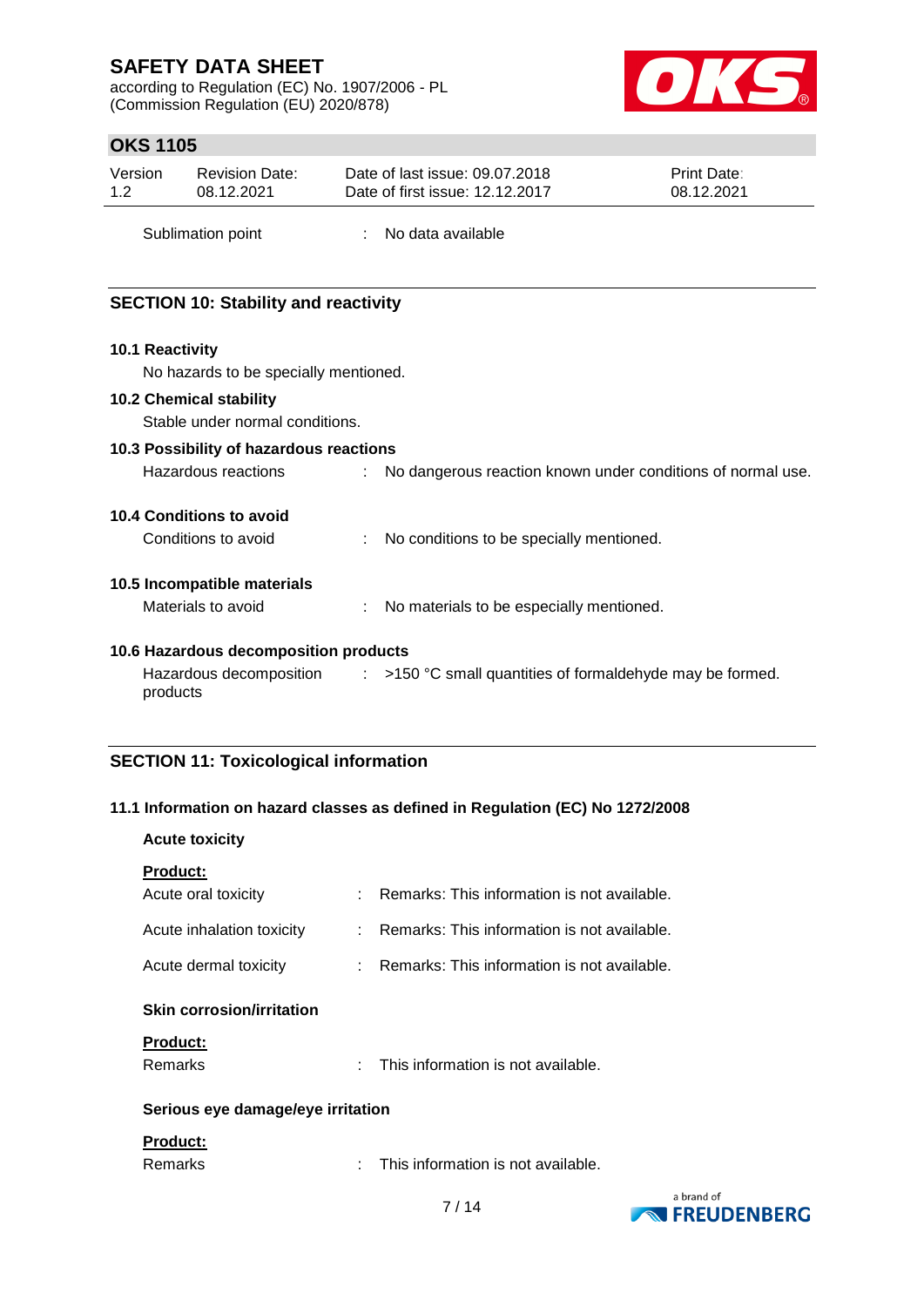according to Regulation (EC) No. 1907/2006 - PL (Commission Regulation (EU) 2020/878)



# **OKS 1105**

| Version | Revision Date: | Date of last issue: 09.07.2018  | <b>Print Date:</b> |
|---------|----------------|---------------------------------|--------------------|
| 1.2     | 08.12.2021     | Date of first issue: 12.12.2017 | 08.12.2021         |

| <b>Respiratory or skin sensitisation</b> |    |                                                                                                                                                                                                                                              |
|------------------------------------------|----|----------------------------------------------------------------------------------------------------------------------------------------------------------------------------------------------------------------------------------------------|
| Product:<br>Remarks                      | ÷. | This information is not available.                                                                                                                                                                                                           |
|                                          |    |                                                                                                                                                                                                                                              |
| <b>Germ cell mutagenicity</b>            |    |                                                                                                                                                                                                                                              |
| Product:                                 |    |                                                                                                                                                                                                                                              |
| Genotoxicity in vitro                    |    | : Remarks: No data available                                                                                                                                                                                                                 |
| Genotoxicity in vivo                     |    | Remarks: No data available                                                                                                                                                                                                                   |
| Carcinogenicity                          |    |                                                                                                                                                                                                                                              |
| Product:                                 |    |                                                                                                                                                                                                                                              |
| <b>Remarks</b>                           | t. | No data available                                                                                                                                                                                                                            |
| <b>Reproductive toxicity</b>             |    |                                                                                                                                                                                                                                              |
| <b>Product:</b>                          |    |                                                                                                                                                                                                                                              |
| Effects on fertility                     |    | : Remarks: No data available                                                                                                                                                                                                                 |
| ment                                     |    | Effects on foetal develop- : Remarks: No data available                                                                                                                                                                                      |
| <b>Repeated dose toxicity</b>            |    |                                                                                                                                                                                                                                              |
| Product:                                 |    |                                                                                                                                                                                                                                              |
| <b>Remarks</b>                           |    | This information is not available.                                                                                                                                                                                                           |
| <b>Aspiration toxicity</b>               |    |                                                                                                                                                                                                                                              |
| <b>Product:</b>                          |    |                                                                                                                                                                                                                                              |
| This information is not available.       |    |                                                                                                                                                                                                                                              |
| 11.2 Information on other hazards        |    |                                                                                                                                                                                                                                              |
| <b>Endocrine disrupting properties</b>   |    |                                                                                                                                                                                                                                              |
| <b>Product:</b>                          |    |                                                                                                                                                                                                                                              |
| Assessment                               |    | The substance/mixture does not contain components consid-<br>ered to have endocrine disrupting properties according to<br>REACH Article 57(f) or Commission Delegated regulation<br>(EU) 2017/2100 or Commission Regulation (EU) 2018/605 at |



levels of 0.1% or higher.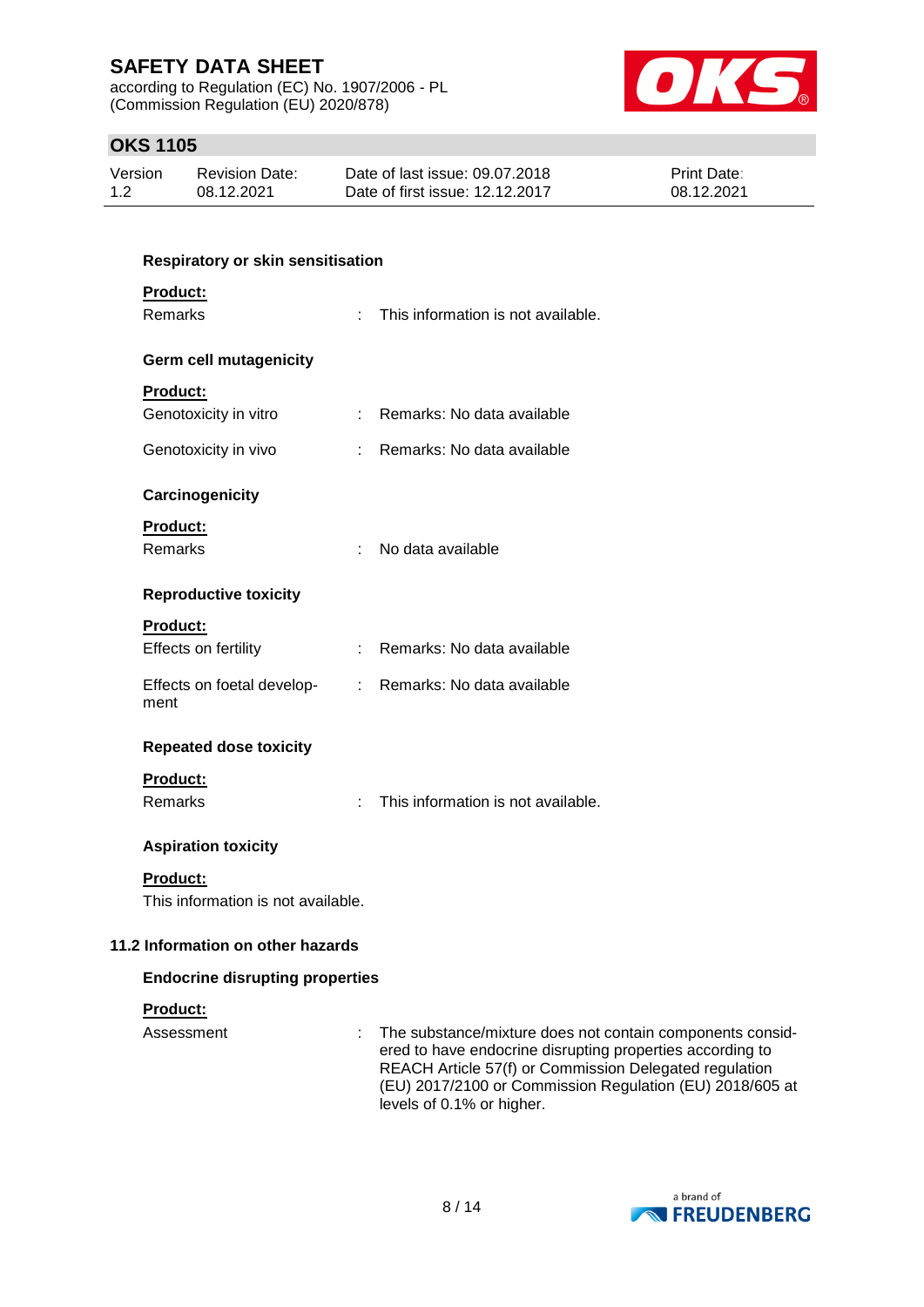according to Regulation (EC) No. 1907/2006 - PL (Commission Regulation (EU) 2020/878)



# **OKS 1105**

| Version | Revision Date: | Date of last issue: 09.07.2018  | <b>Print Date:</b> |
|---------|----------------|---------------------------------|--------------------|
| 1.2     | 08.12.2021     | Date of first issue: 12.12.2017 | 08.12.2021         |

# **Further information**

#### **Product:**

Remarks : Information given is based on data on the components and the toxicology of similar products.

# **SECTION 12: Ecological information**

#### **12.1 Toxicity**

| <b>Product:</b>                                        |   |                              |
|--------------------------------------------------------|---|------------------------------|
| Toxicity to fish                                       |   | Remarks: No data available   |
| Toxicity to daphnia and other<br>aquatic invertebrates |   | : Remarks: No data available |
| Toxicity to algae/aquatic<br>plants                    |   | Remarks: No data available   |
| Toxicity to microorganisms                             | ٠ |                              |

#### Remarks: No data available

## **12.2 Persistence and degradability**

#### **Product:**

| Biodegradability                                                | : Remarks: No data available |
|-----------------------------------------------------------------|------------------------------|
| Physico-chemical removabil- : Remarks: No data available<br>ity |                              |

## **12.3 Bioaccumulative potential**

#### **Product:**

| This mixture contains no substance considered to be very<br>persistent and very bioaccumulating (vPvB). | Bioaccumulation |  | : Remarks: This mixture contains no substance considered to<br>be persistent, bioaccumulating and toxic (PBT). |
|---------------------------------------------------------------------------------------------------------|-----------------|--|----------------------------------------------------------------------------------------------------------------|
|---------------------------------------------------------------------------------------------------------|-----------------|--|----------------------------------------------------------------------------------------------------------------|

## **12.4 Mobility in soil**

| <b>Product:</b>                                    |                              |
|----------------------------------------------------|------------------------------|
| Mobility                                           | : Remarks: No data available |
| Distribution among environ-<br>mental compartments | : Remarks: No data available |

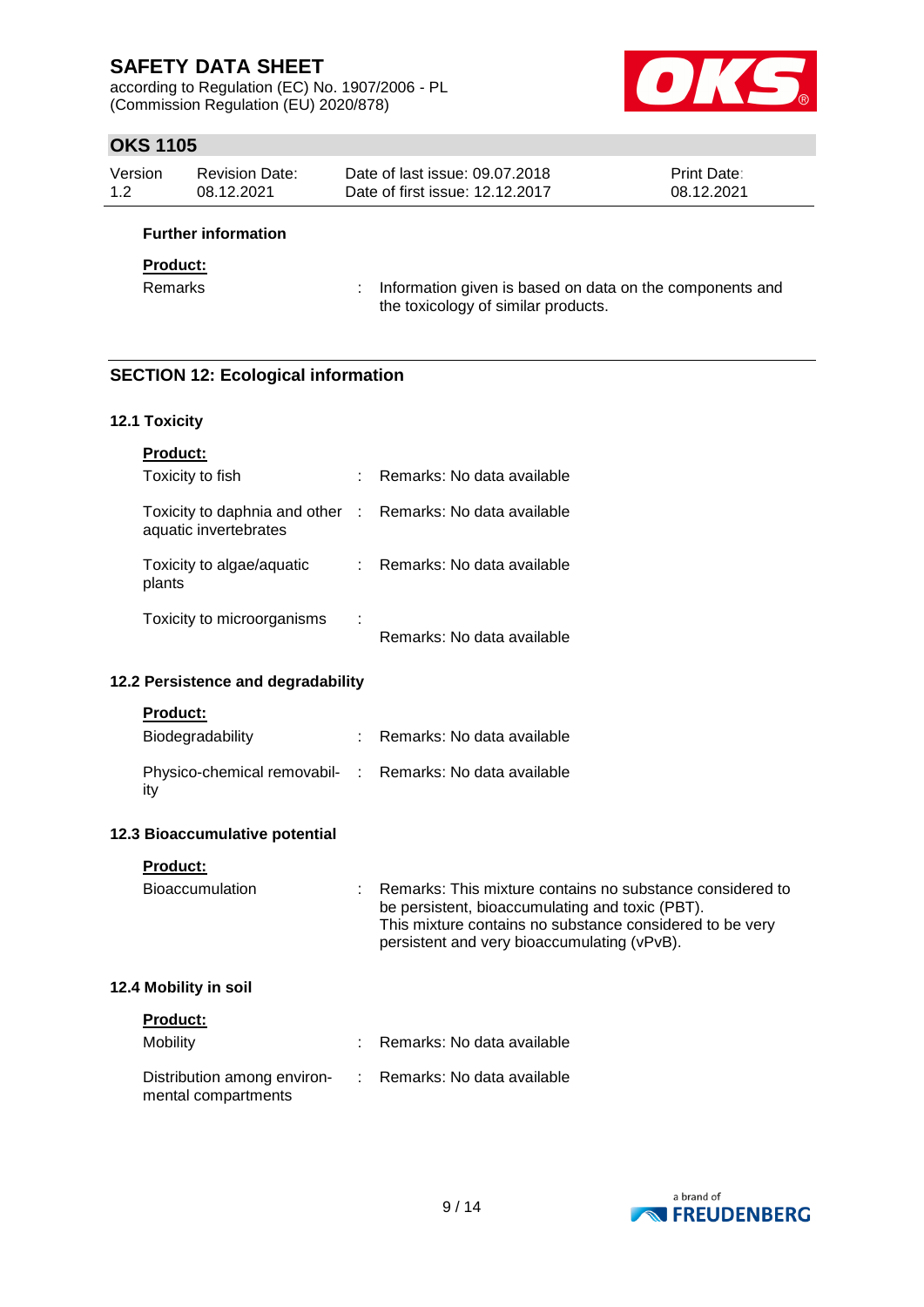according to Regulation (EC) No. 1907/2006 - PL (Commission Regulation (EU) 2020/878)



# **OKS 1105**

| Version | Revision Date: | Date of last issue: 09.07.2018  | <b>Print Date:</b> |
|---------|----------------|---------------------------------|--------------------|
| 1.2     | 08.12.2021     | Date of first issue: 12.12.2017 | 08.12.2021         |

#### **12.5 Results of PBT and vPvB assessment**

#### **Product:**

Assessment : This substance/mixture contains no components considered to be either persistent, bioaccumulative and toxic (PBT), or very persistent and very bioaccumulative (vPvB) at levels of 0.1% or higher..

## **12.6 Endocrine disrupting properties**

| Product: |  |  |  |  |
|----------|--|--|--|--|
|          |  |  |  |  |

Assessment : The substance/mixture does not contain components considered to have endocrine disrupting properties according to REACH Article 57(f) or Commission Delegated regulation (EU) 2017/2100 or Commission Regulation (EU) 2018/605 at levels of 0.1% or higher.

## **12.7 Other adverse effects**

## **Product:**

| Additional ecological infor- | No information on ecology is available. |
|------------------------------|-----------------------------------------|
| mation                       |                                         |

# **SECTION 13: Disposal considerations**

| 13.1 Waste treatment methods |   |                                                                                                                                                                        |
|------------------------------|---|------------------------------------------------------------------------------------------------------------------------------------------------------------------------|
| Product                      | ÷ | The product should not be allowed to enter drains, water<br>courses or the soil.                                                                                       |
|                              |   | Waste codes should be assigned by the user based on the<br>application for which the product was used.                                                                 |
| Contaminated packaging       | ÷ | Packaging that is not properly emptied must be disposed of as<br>the unused product.<br>Dispose of waste product or used containers according to<br>local regulations. |
|                              |   | The following Waste Codes are only suggestions:                                                                                                                        |
| Waste Code                   |   | used product, unused product<br>12 01 12*, spent waxes and fats                                                                                                        |
|                              |   | uncleaned packagings<br>15 01 10, packaging containing residues of or contaminated<br>by hazardous substances                                                          |

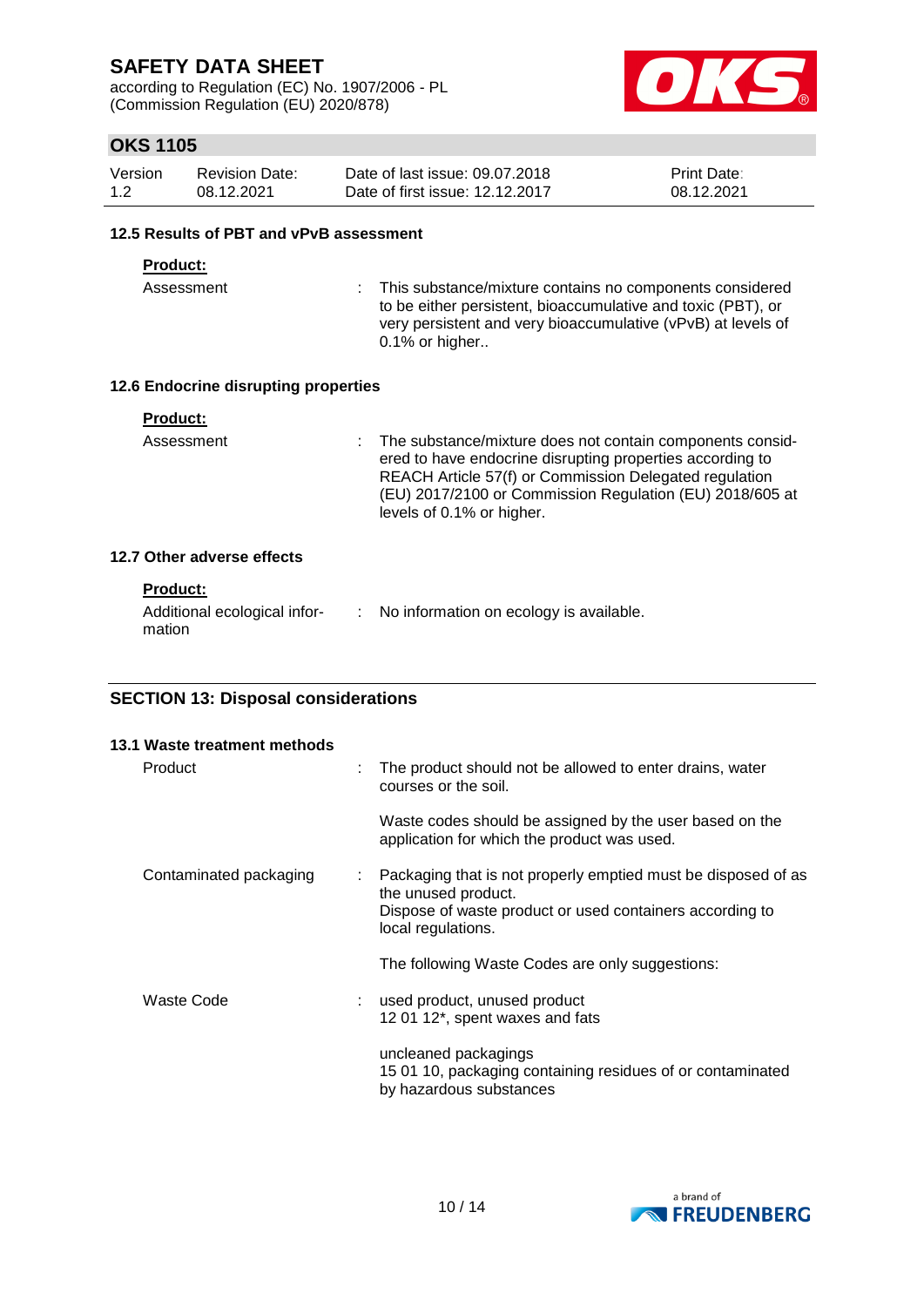according to Regulation (EC) No. 1907/2006 - PL (Commission Regulation (EU) 2020/878)



# **OKS 1105**

| Version | <b>Revision Date:</b> | Date of last issue: 09.07.2018  | <b>Print Date:</b> |
|---------|-----------------------|---------------------------------|--------------------|
| 1.2     | 08.12.2021            | Date of first issue: 12.12.2017 | 08.12.2021         |

## **SECTION 14: Transport information**

## **14.1 UN number or ID number**

Not regulated as a dangerous good

#### **14.2 UN proper shipping name**

Not regulated as a dangerous good

#### **14.3 Transport hazard class(es)**

Not regulated as a dangerous good

### **14.4 Packing group**

Not regulated as a dangerous good

# **14.5 Environmental hazards**

Not regulated as a dangerous good

# **14.6 Special precautions for user**

Not applicable

## **14.7 Maritime transport in bulk according to IMO instruments**

Remarks : Not applicable for product as supplied.

## **SECTION 15: Regulatory information**

#### **15.1 Safety, health and environmental regulations/legislation specific for the substance or mixture**

| REACH - Restrictions on the manufacture, placing on<br>the market and use of certain dangerous substances,<br>preparations and articles (Annex XVII) |    | : Not applicable                                                                                                               |
|------------------------------------------------------------------------------------------------------------------------------------------------------|----|--------------------------------------------------------------------------------------------------------------------------------|
| REACH - Candidate List of Substances of Very High<br>Concern for Authorisation (Article 59).                                                         | t. | This product does not contain sub-<br>stances of very high concern (Regu-<br>lation (EC) No 1907/2006 (REACH),<br>Article 57). |
| REACH - List of substances subject to authorisation<br>(Annex XIV)                                                                                   |    | Not applicable                                                                                                                 |
| Regulation (EC) No 1005/2009 on substances that de-<br>plete the ozone layer                                                                         |    | : Not applicable                                                                                                               |
| Regulation (EU) 2019/1021 on persistent organic pollu-<br>tants (recast)                                                                             | ÷. | Not applicable                                                                                                                 |
| Regulation (EC) No 649/2012 of the European Parlia-<br>ment and the Council concerning the export and import<br>of dangerous chemicals               |    | : Not applicable                                                                                                               |
| Seveso III: Directive 2012/18/EU of the European :<br>Parliament and of the Council on the control of                                                |    | Not applicable                                                                                                                 |

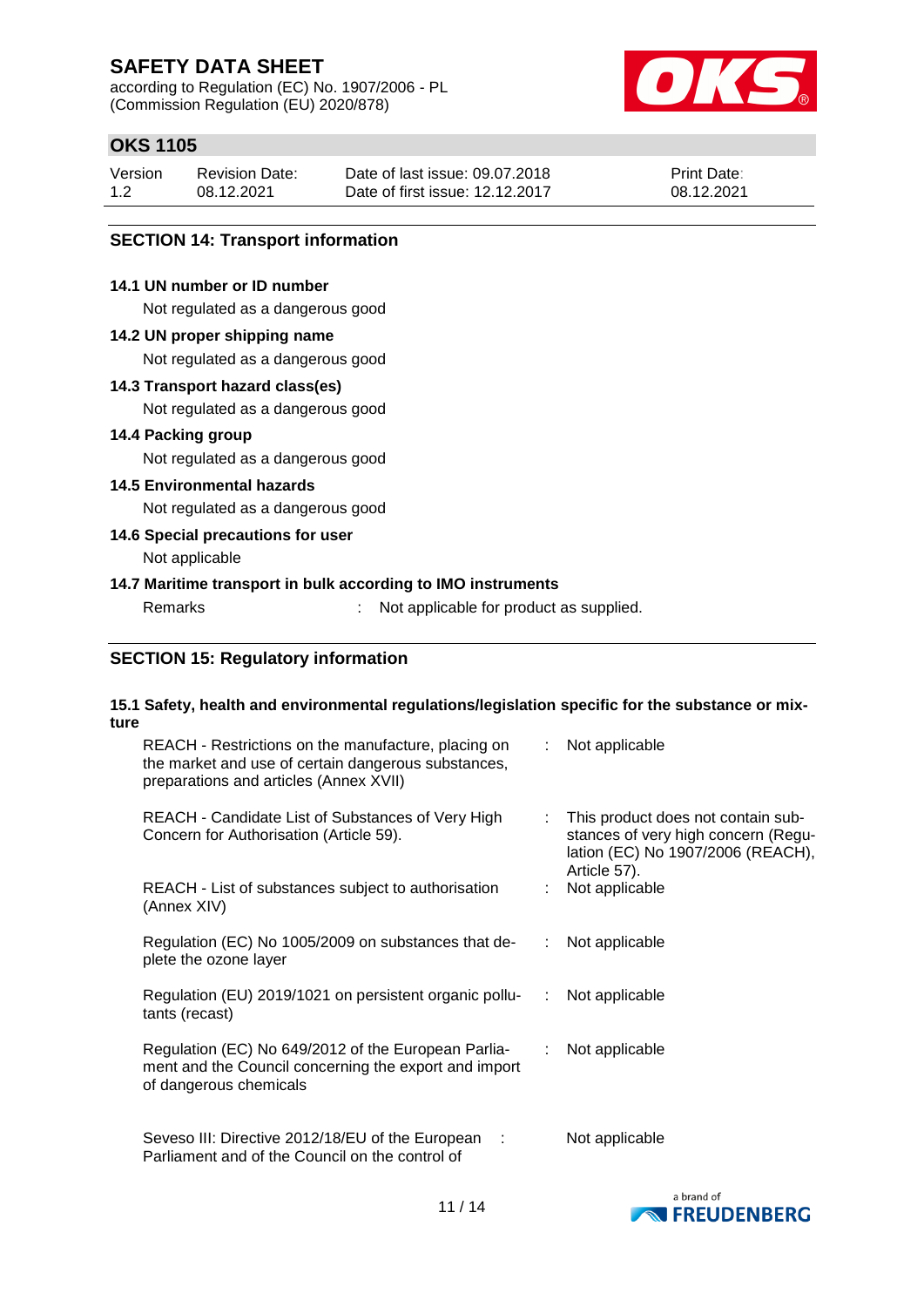according to Regulation (EC) No. 1907/2006 - PL (Commission Regulation (EU) 2020/878)



# **OKS 1105**

| Version | <b>Revision Date:</b> | Date of last issue: 09.07.2018  | <b>Print Date:</b> |
|---------|-----------------------|---------------------------------|--------------------|
| 1.2     | 08.12.2021            | Date of first issue: 12.12.2017 | 08.12.2021         |

major-accident hazards involving dangerous substances.

Volatile organic compounds : Directive 2010/75/EU of 24 November 2010 on industrial emissions (integrated pollution prevention and control) Volatile organic compounds (VOC) content: 0,11 %

## **Other regulations:**

Act of 25 February 2011 on chemical substances and their mixtures (i.e. Journal of Laws of 2019, No. 0, item 1225)

Regulation (EC) No 1272/2008 of the European Parliament and of the Council of 16 December 2008 on classification, labelling and packaging of substances and mixtures, amending and repealing Directives 67/548/EEC and 1999/45/EC, and amending Regulation (EC) No 1907/2006 (Official Journal of the European Union L 353 from 31.12.2008) with further adaptation to technical progress (ATP).

Regulation (EC) No 1907/2006 of the European Parliament and of the Council of 18 December 2006 concerning the Registration, Evaluation, Authorisation and Restriction of Chemicals (REACH), establishing a European Chemicals Agency, amending Directive 1999/45/EC and repealing Council Regulation (EEC) No 793/93 and Commission Regulation (EC) No 1488/94 as well as Council Directive 76/769/EEC and Commission Directives 91/155/EEC, 93/67/EEC, 93/105/EC and 2000/21/EC (Official Journal of the European Union L 396 from 30.12.2006, as amended).

Commission Regulation (EU) 2015/830 of 28 May 2015 amending Regulation (EC) No 1907/2006 of the European Parliament and of the Council on the Registration, Evaluation, Authorisation and Restriction of Chemicals (REACH)

Ordinance of the Minister of Health of 10 August 2012 concerning the criteria and procedure of classification of chemical substances and their mixtures (consolidated text Dz. U. of 2015., pos. 208).

Ordinance of the Minister of Economy, Labour and Social Policy of 21st December 2005 concerning the basic requirements for personal protective equipment (Dz. U. Nr. 259, item 2173). Ordinance of the Minister of Labour and Social Policy of 12 June 2018 concerning the highest allowable concentrations and levels of the agents harmful for health in the workplace (Dz.U 2018 pos 1286, with later amendments).

Ordinance of the Minister of Health of 2nd February 2011 concerning tests and measurement of agents harmful for health in the workplace (Dz. U. Nr. 33, item 166 wraz z późn. zm.).

Ordinance of the Minister of Health of 30th December 2004 on the health and safety of workers related to chemical agents at work (Dz. U. from 2005, Nr. 11, item 86, as amended).

Act of 14 December 2012. on Waste (Journal of Laws of 2013. pos. 21, as amended). Act of 13 June 2013. On packaging and packaging waste Journal. U. of 2013. Item. 888, as amended).

Ordinance of the Minister of Climate of 2nd January 2020 on Waste Catalog (Dz. U. 2020 item 10).

Ordinance of the Minister of Environment on the requirements for carrying out the process of thermal treatment of waste and how to deal with waste produced in the process. (Dz. U. of 2016., Pos. 108)

Act of 19 August 2011 on transport of dangerous goods (Dz. U. Nr. 227, item 1367, as amended).

Government Statement of 18 February 2019 on enforcing of changes Annexes A and B of European Agreement concerning international transport of dangerous goods by road (ADR) (Dz. U. 2019, item 769).

Ordinance of the Minister of Health of 20th April 2012 concerning labeling of containers of dangerous substances and dangerous mixtures and some mixtures ((consolidated text) Dz. U. z

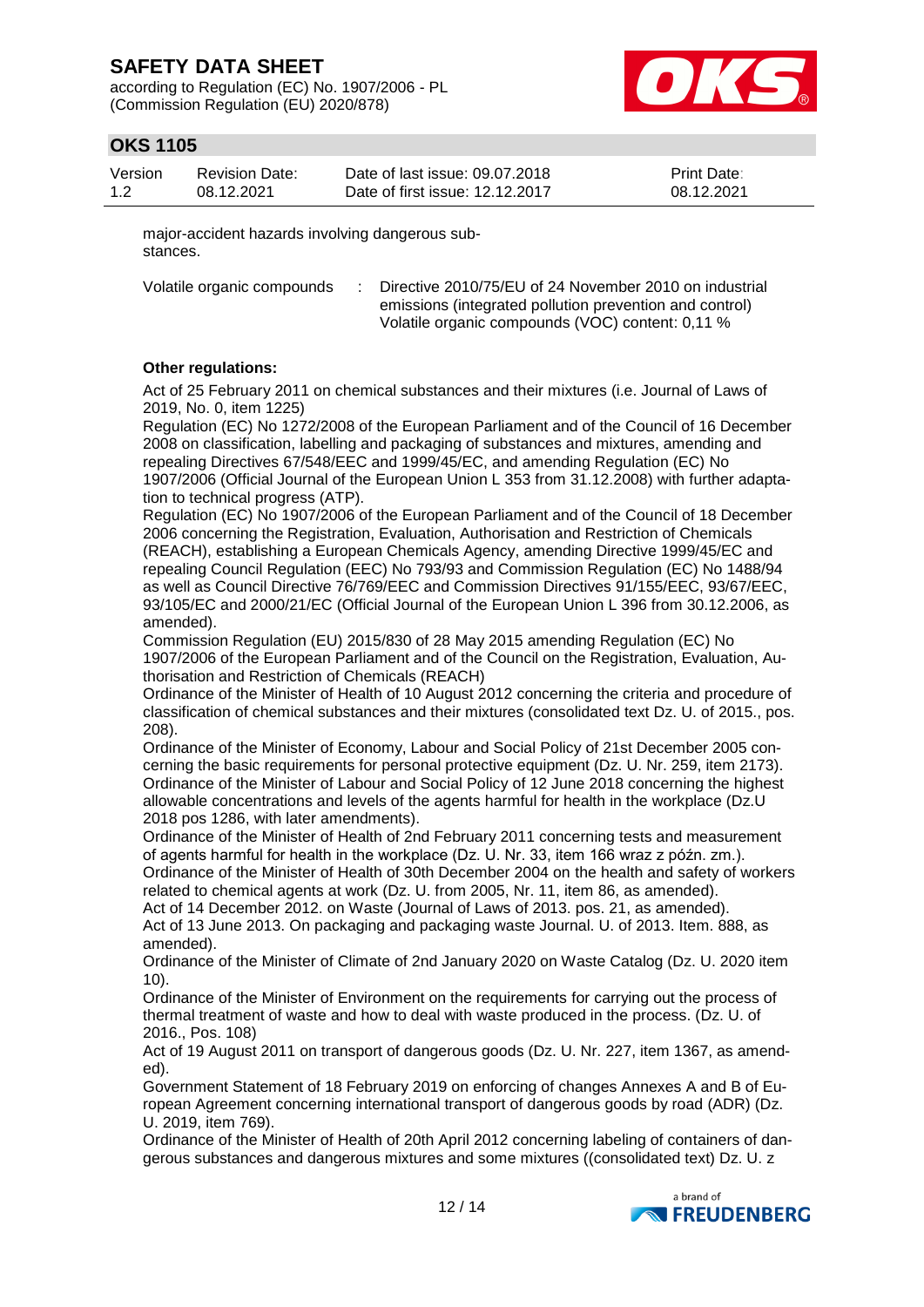according to Regulation (EC) No. 1907/2006 - PL (Commission Regulation (EU) 2020/878)



# **OKS 1105**

| Version | Revision Date: | Date of last issue: 09.07.2018  | <b>Print Date:</b> |
|---------|----------------|---------------------------------|--------------------|
| 1.2     | 08.12.2021     | Date of first issue: 12.12.2017 | 08.12.2021         |

2015 nr. 0 poz. 450).

Ordinance of the Minister of Health of 11th June 2012 concerning categories of dangerous substances and dangerous mixtures for which containers must be fitted with child-resistant fastenings and a tactile warning of danger (Dz. U. from 2012, item 688 as amended).

#### **15.2 Chemical safety assessment**

This information is not available.

# **SECTION 16: Other information**

#### **Full text of other abbreviations**

ADN - European Agreement concerning the International Carriage of Dangerous Goods by Inland Waterways; ADR - European Agreement concerning the International Carriage of Dangerous Goods by Road; AIIC - Australian Inventory of Industrial Chemicals; ASTM - American Society for the Testing of Materials; bw - Body weight; CLP - Classification Labelling Packaging Regulation; Regulation (EC) No 1272/2008; CMR - Carcinogen, Mutagen or Reproductive Toxicant: DIN -Standard of the German Institute for Standardisation; DSL - Domestic Substances List (Canada); ECHA - European Chemicals Agency; EC-Number - European Community number; ECx - Concentration associated with x% response; ELx - Loading rate associated with x% response; EmS - Emergency Schedule; ENCS - Existing and New Chemical Substances (Japan); ErCx - Concentration associated with x% growth rate response; GHS - Globally Harmonized System; GLP - Good Laboratory Practice; IARC - International Agency for Research on Cancer; IATA - International Air Transport Association; IBC - International Code for the Construction and Equipment of Ships carrying Dangerous Chemicals in Bulk; IC50 - Half maximal inhibitory concentration; ICAO - International Civil Aviation Organization; IECSC - Inventory of Existing Chemical Substances in China; IMDG - International Maritime Dangerous Goods; IMO - International Maritime Organization; ISHL - Industrial Safety and Health Law (Japan); ISO - International Organisation for Standardization; KECI - Korea Existing Chemicals Inventory; LC50 - Lethal Concentration to 50 % of a test population; LD50 - Lethal Dose to 50% of a test population (Median Lethal Dose); MARPOL - International Convention for the Prevention of Pollution from Ships; n.o.s. - Not Otherwise Specified; NO(A)EC - No Observed (Adverse) Effect Concentration; NO(A)EL - No Observed (Adverse) Effect Level; NOELR - No Observable Effect Loading Rate; NZIoC - New Zealand Inventory of Chemicals; OECD - Organization for Economic Co-operation and Development; OPPTS - Office of Chemical Safety and Pollution Prevention; PBT - Persistent, Bioaccumulative and Toxic substance; PICCS - Philippines Inventory of Chemicals and Chemical Substances; (Q)SAR - (Quantitative) Structure Activity Relationship; REACH - Regulation (EC) No 1907/2006 of the European Parliament and of the Council concerning the Registration, Evaluation, Authorisation and Restriction of Chemicals; RID - Regulations concerning the International Carriage of Dangerous Goods by Rail; SADT - Self-Accelerating Decomposition Temperature; SDS - Safety Data Sheet; SVHC - Substance of Very High Concern; TCSI - Taiwan Chemical Substance Inventory; TRGS - Technical Rule for Hazardous Substances; TSCA - Toxic Substances Control Act (United States); UN - United Nations; vPvB - Very Persistent and Very Bioaccumulative

#### **Further information**

This safety data sheet applies only to products as originally packed and labelled. The information contained therein may not be reproduced or modified without our express written permission. Any